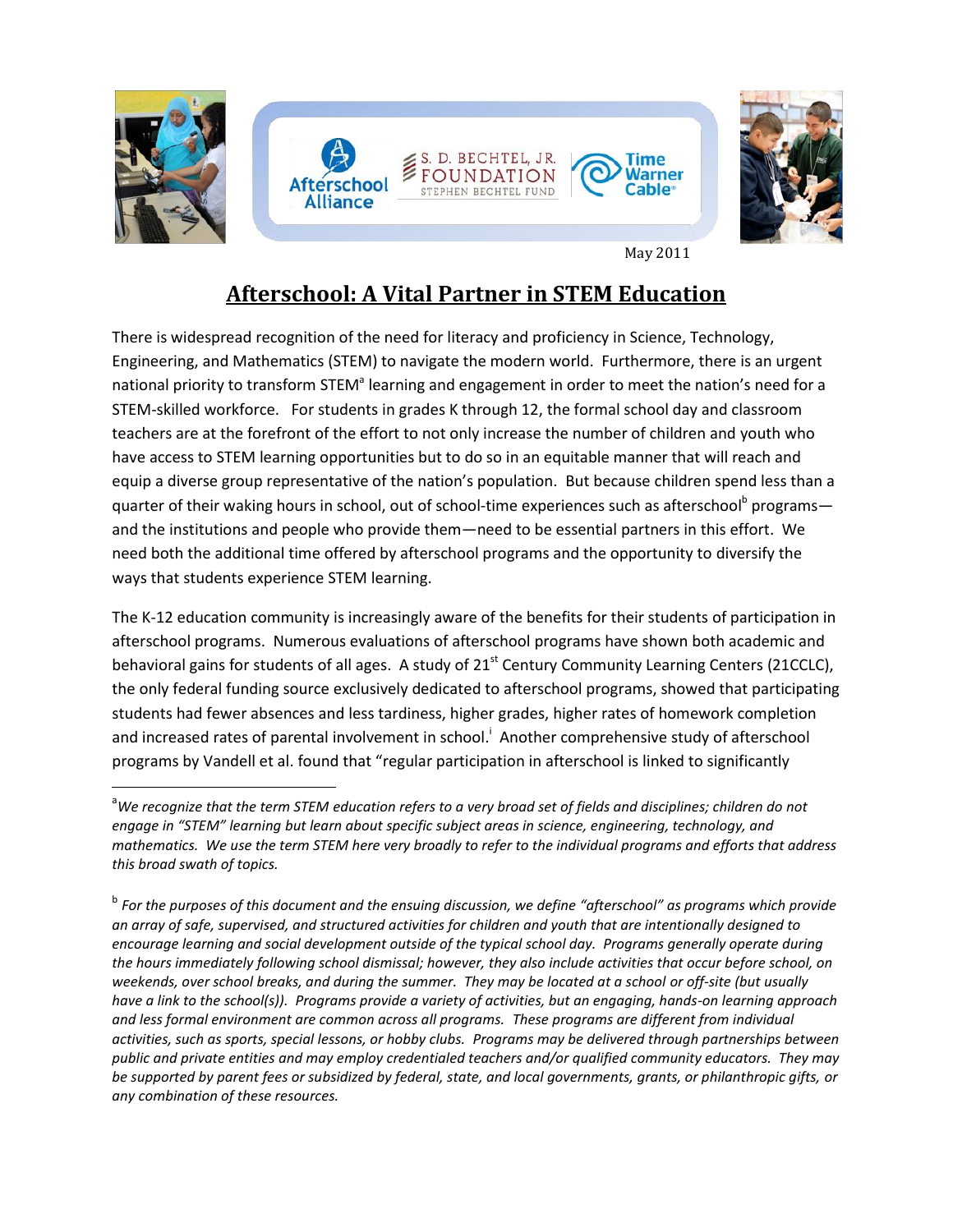improved work habits, overall behavior and reduced behavior problems, thus facilitating academic improvements."<sup>ii</sup> Schools also benefit from the afterschool programs' abilities to bridge schools and communities while also engaging families in the students' learning and providing them and their children with more comprehensive supports than schools can do alone. One study found that by getting parents involved, schools benefit from better teacher morale and higher ratings of teachers by parents.<sup>iii</sup> Afterschool is a key venue to begin and sustain positive parent participation in their children's learning.

The impact of afterschool programs is a well-researched topic with a plethora of evaluations and research that show the positive impact of afterschool programs on participants' academic success as well as socio-emotional development.<sup>iv</sup> Afterschool programs are consequently strategic partners to engage in STEM education. Afterschool programs are structured yet flexible and provide an environment where children and youth can become engaged in and inspired about STEM fields and topics without fear of academic failure. Simultaneously they can be encouraged to appreciate the relevance of STEM topics and fields to their daily lives through hands-on, learner-driven projects.

The viability and importance of afterschool programs for STEM learning have been discussed by several researchers. For example, Schwartz and Noam<sup>v</sup> highlighted the potential of this setting stating that afterschool STEM programs can cut across the debate about academic outcomes and youth development outcomes by focusing on decreasing and dispelling the alienation and lack of interest of many American students in STEM topics by intentionally connecting science and technology to their lives. Friedman and James also make the case for "science by stealth," as afterschool programs offer an opportunity for kids to dig in and have fun with hands-on science and technology adventures while learning about the basic science and engineering principles behind those efforts.

The afterschool setting is well-placed to close the opportunity gap that many children and youth from under-served and under-represented communities face. Of some 8.4 million children in afterschool programs, ethnic minority children are more likely than others to participate.<sup>vii</sup> 25 percent of Asian, 24 percent of African-American, 21 percent of Hispanic and 16 percent of Native American children attend afterschool programs, compared to the national average of 15 percent. Girls attend afterschool programs in equal numbers to boys. The afterschool setting therefore presents an opportunity to reach the populations we need to bring into the STEM pipeline through experiences that supplement and complement the school day.

Research into the impact of STEM learning in afterschool programs is not as robust as that on the impact of participation in afterschool programs generally, but is growing rapidly. A study by Tai et al.<sup>viii</sup> found that a professed interest in STEM careers by eighth grade was a more accurate predictor of getting a science-related college degree than were the math or science test scores of those same eighth-grade students. This study provides compelling evidence that early encouragement of middle school students and elementary students to consider science careers can be very effective. Afterschool programs are well placed to help deliver on this promise. Additionally, the level of STEM exposure students receive has been shown to be extremely important to later pursuit of—and excellence in—STEM fields and careers (Wai et al.<sup>ix</sup>). Wai et al. found that students who had opportunities to participate in STEM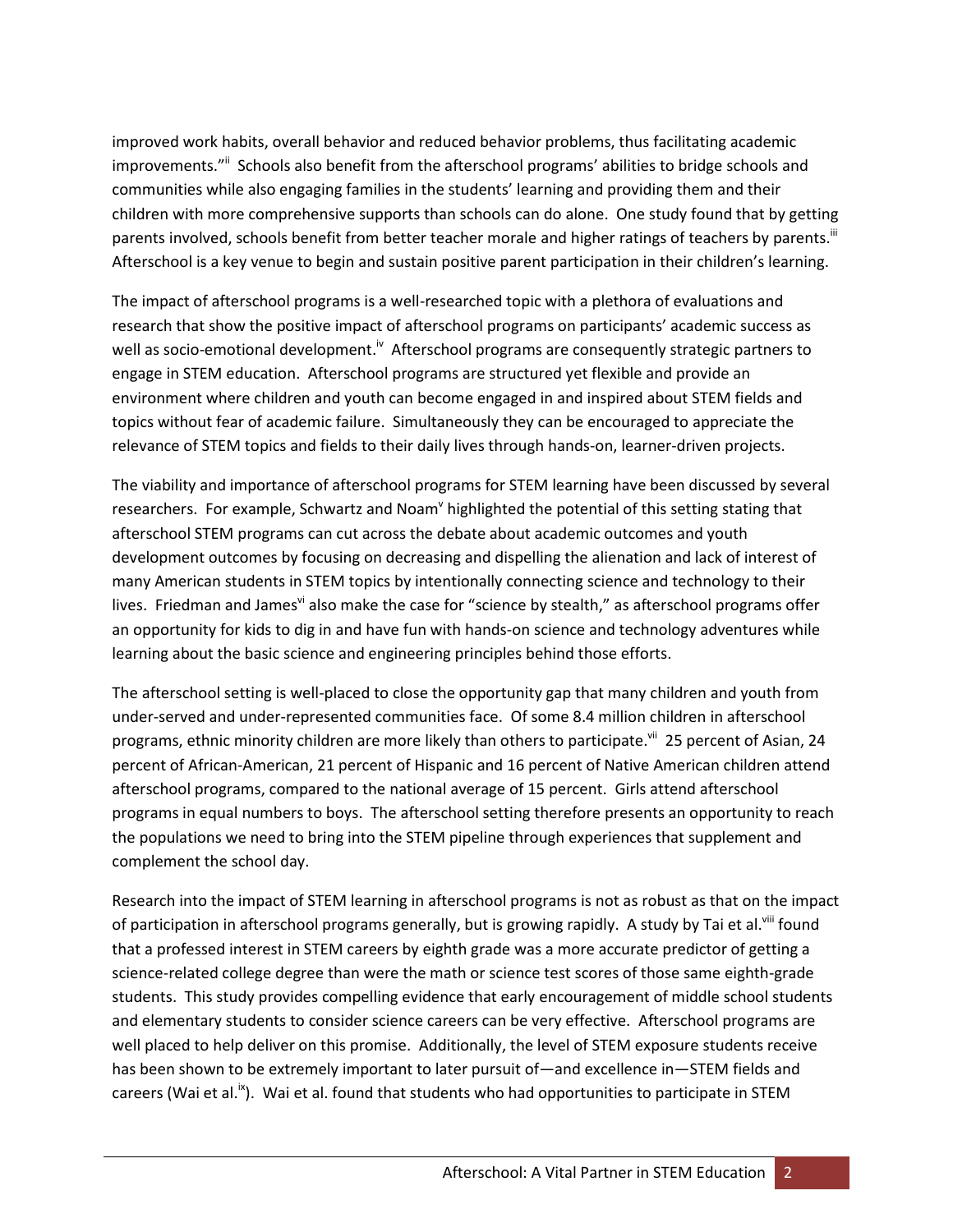learning beyond the classroom were more likely to follow STEM career pathways and excel in them. Afterschool programs can provide some of this additional time for STEM learning.

Both these points are reflected in the recent National Assessment of Educational Progress (NAEP) science scores, which show the importance of hands-on science and out-of-school-time experiences as well as the frequency of such experiences. Students were asked to respond to questions about "I do hands-on science activities" in  $4<sup>th</sup>$  grade, "I do science-related activities not for schoolwork" in  $8<sup>th</sup>$  grade, and "I do science-related activities in my spare time" in  $12<sup>th</sup>$  grade. In the midst of the generally dismal news about the NAEP science scores, the answers to these questions may hold a glimmer of hope. Students who answered positively to the above questions at all grades had higher NAEP scores than their peers who answered no. Furthermore, those who had a higher frequency of such experiences did better than those with fewer such experiences.<sup>x</sup>

The potential of afterschool programs for meaningful STEM learning to contribute to the current national discussion on STEM education has been increasingly recognized in policy contexts. The National Research Council released an influential report<sup>xi</sup> on this topic in 2009. Titled "Learning Science" in Informal Environments," it calls attention to the 21CCLC program, pointing out its potential to provide enrichment experiences for under-served populations that do not typically obtain them from their families. The President's Council of Advisors on Science and Technology (PCAST) report, "Prepare and Inspire: K-12 Education in STEM for America's Future,"<sup>xii</sup> released in 2010, also notes the importance of providing children with opportunities to engage with STEM topics (regardless of their level of achievement in the formal learning environment) and showing its relevance to their daily lives. According to the report, providing these opportunities as well as connecting children with a diverse group of mentors, "…out-of-class activities can build interest and persistence in STEM subjects for girls and the members of minority groups."

What follows is a brief overview of the current state of STEM in afterschool as well as some examples of evaluations from afterschool STEM programs. While the infrastructure is now becoming available to integrate STEM into afterschool, policies need to be put in place to better equip and engage all of the stakeholders to help afterschool programs fully realize their potential for delivering high-quality STEM learning opportunities.

## **Supports for STEM in Afterschool**

Afterschool programs are no strangers to STEM programming. National youth organizations such as 4-H, Girls Inc., Girl Scouts and other strong state and local afterschool providers have been offering STEM programs for many decades. Many are deepening their commitment to STEM programming in the current environment; for example, 4-H has embarked on a new initiative to engage one million new young people in science programs by 2013. To enable growth and support STEM in afterschool, infrastructure is being assembled at a rapid pace. System-level intermediaries are working to increase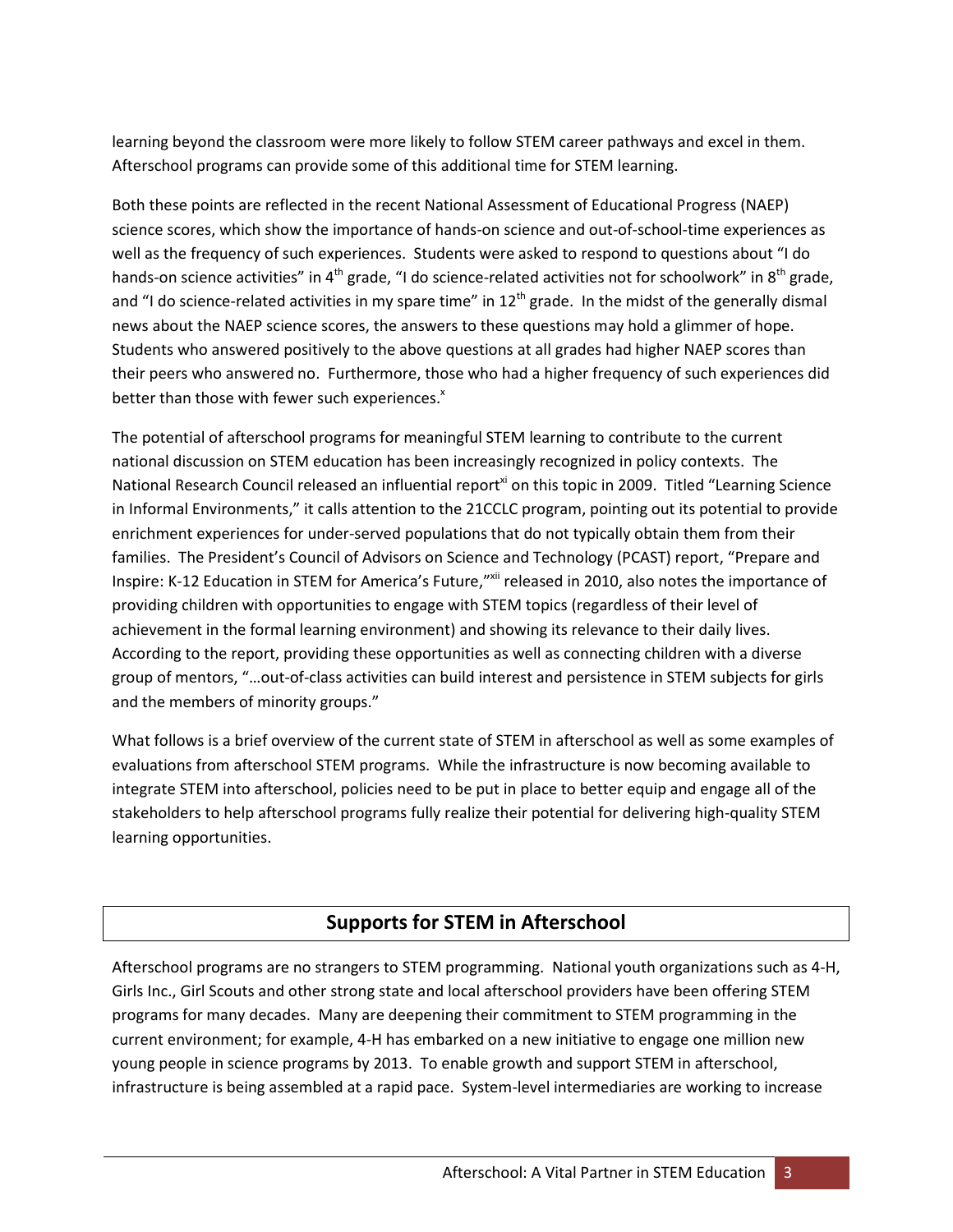quality and availability of afterschool and STEM in afterschool and the 39 Mott Foundation-funded Statewide Afterschool Networks are increasingly becoming the brokers to coordinate afterschool STEM learning efforts in their states. Below are a few examples of state or system-level efforts:

- The California AfterSchool Network is nearing completion of the planning stage of a multi-year, statewide initiative to advance informal STEM learning through California's system of out-ofschool time (OST) programs. The initiative will increase OST program capacity to offer youth high-quality STEM learning experiences in order to increase their interest and engagement in STEM processes and subjects. The initiative seeks to facilitate local partnerships with community organizations such as museums, universities, professional associations and local businesses. The Network and these STEM partners will work with the state's existing technical assistance system for out-of-school-time programs to offer appropriate professional development opportunities and increase access to high-quality instructional materials for informal math and science learning.
- The Collaborative for Building After-School Systems (CBASS) is a partnership of intermediary organizations dedicated to increasing the availability of high-quality afterschool programs by building citywide afterschool systems. $\mathfrak{c}$  In an effort to prepare students for post-secondary success and a lifetime of STEM learning, with support from the Noyce Foundation, CBASS launched a national initiative to institutionalize engaging, inquiry-based science experiences in afterschool. Building on The After-School Corporation's Frontiers in Urban Science Exploration (FUSE) model, CBASS is working intensively in several cities and disseminating lessons learned to stimulate a culture shift among afterschool leaders and staff to increase the demand for- and delivery of high-quality STEM learning in afterschool. FUSE builds stronger systems of highquality STEM and afterschool integration through several core strategies:
	- $\circ$  Brokering relationships with leaders and staff of schools and afterschool programs, government officials, science organizations, policy makers and funders to build enthusiasm and capacity for inquiry-based STEM learning afterschool
	- $\circ$  Strengthening the capacity of afterschool programs through ongoing professional development to deliver high-quality STEM content
	- $\circ$  Engaging in advocacy to promote the role that afterschool can play in fostering science engagement and reinforcing STEM learning
	- $\circ$  Utilizing a coordinating entity to build capacity, monitor quality and leverage resources
	- o Identifying and implementing high-quality STEM curricula
	- $\circ$  Promoting co-inquiry to allow staff and students to explore and test assumptions sideby-side
	- o Encouraging collaborative learning

 $\overline{\phantom{a}}$ 

<sup>&</sup>lt;sup>c</sup> The CBASS partners include The After-School Institute, Baltimore; Baltimore's Safe and Sound Campaign; Partnership for Children and Youth, Bay Area; Boston After School & Beyond; After School Matters, Chicago; The After-School Corporation, New York City; Prime Time Palm Beach County; Providence After School Alliance; and DC Children and Youth Investment Trust Corporation.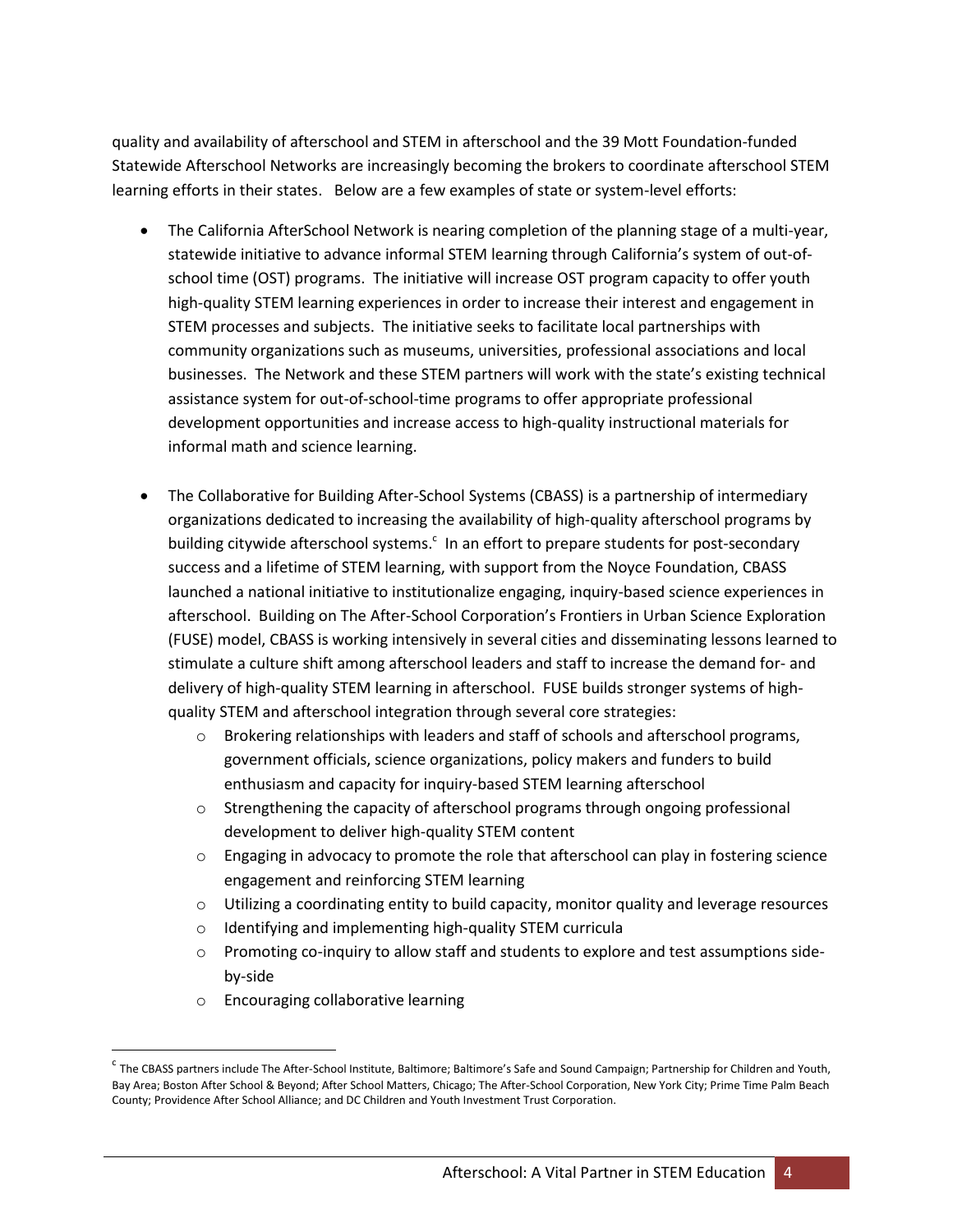- The Missouri State Afterschool Network is engaged in "Project LIFTOFF." This initiative, also funded by the Noyce Foundation, aims to develop a statewide system in support of afterschool STEM education in Missouri and surrounding Midwestern states. Components include disseminating excellent STEM curriculum materials, professional development, building a state afterschool web portal and conducting formative and summative evaluations.
- The National Girls Collaborative Project (NGCP) is a National Science Foundation (NSF)-funded project to bring together organizations throughout the United States that are committed to informing and encouraging girls to pursue careers in STEM. Many afterschool programs and networks are a part of this collaborative, drawing upon resources and supports that allow them to go much farther than they could do alone.

More and more, afterschool networks and providers are becoming increasingly sophisticated in their efforts to increase STEM learning opportunities and promote quality STEM learning. NSF has been a strong supporter of informal science education, including afterschool programs, for several decades. The field of informal science education was essentially born out of NSF funding and its investment has not only led to innovative programming, but also to many research and evaluation studies on learning in such environments. More recently, many private funders have become engaged in this space—both philanthropic foundations as well as corporations have recognized the potential of this setting for engaging learners in STEM topics. NSF and these funders are also driving the development of assessment tools and research studies to study the impact of STEM learning in afterschool programs. These efforts are crucial to help the afterschool community become effective partners in STEM learning.

## **Challenges**

While the afterschool community has come a long way with STEM learning, there are challenges to be overcome. Several surveys conducted over the past few years get at "the state of STEM" in afterschool: The "Informal Learning and Science in Afterschool" (ILSA) study, begun in 2006, assessed informal science learning in *typical* afterschool programs (i.e. not specialized STEM-focused programs);<sup>xiii</sup> the Coalition for Science After School (CSAS) undertook a market survey<sup>xiv</sup> in 2008 to determine which afterschool programs are doing science, what they are doing and their needs; more recently, the Afterschool Alliance and the National Afterschool Association teamed up to conduct a survey of the field as part of their Noyce Foundation-funded effort to promote 2011 as the "Year of Science in afterschool."<sup>xv</sup> The details of this latest survey are discussed in Appendix A.

Overall, the survey results all point to some common factors. Afterschool program providers think it is extremely important to offer STEM in afterschool programs and offer a wide range of programming. Environmental science and engineering are some of the more common programs, while LEGO robotics clubs, rocketry and computers are also very popular. This highlights another positive aspect of the afterschool space in STEM learning: engineering and technology are very popular topics that do not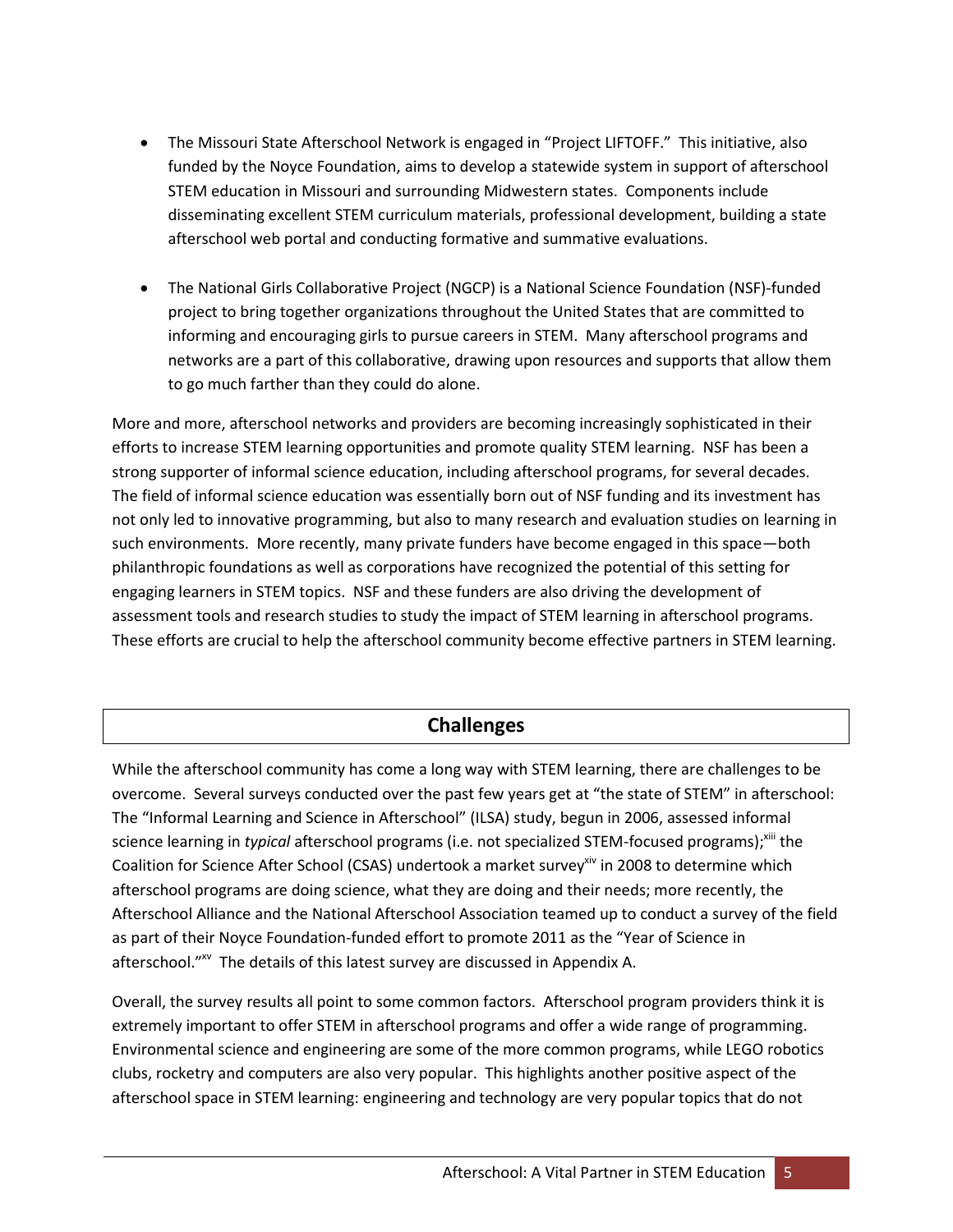often receive much attention during the school day. But many programs struggle with issues relating to staff capacity and a lack of awareness about existing resources such as freely available high-quality curricula. The most recent survey participants identified insufficient funding, a lack of knowledge about existing curricula, lack of professional development in STEM content areas and partnerships as the most significant hurdles.

Despite these challenges, the impact of high-quality STEM afterschool programs shows tremendous promise for their ability to engage and inspire children and youth, as is shown in the next section. These examples, along with other research studies, demonstrate that we understand the key elements needed to achieve success in this setting: a commitment to providing high-quality STEM programming must be backed up by knowledge of existing curricula and programs, resources for staff professional development, partnerships with experts and leadership on the issue.

## **Examples of Afterschool STEM Evaluations**

We are currently aggregating evaluation findings from a range of afterschool programs that offer STEM learning experiences all over the country. Preliminary analysis reveals that high-quality afterschool programs have a significant impact on student engagement and pursuit of STEM fields. Below we present a sampling of some of the evaluation findings obtained thus far.

- 4-H: 4-H has just undertaken an evaluation of its Science Initiative using a self-report questionnaire, the Youth Engagement, Attitudes and Knowledge (YEAK) survey.<sup>xvi</sup> While this is an ongoing study, a summary of findings thus far indicates:
	- o More than eighty percent of respondents intend to finish college or continue to pursue more education after college.
	- o Fifty percent of respondents want to pursue a science career.
	- $\circ$  Seventy-one percent of 4-H Science participants said science is one of their favorite subjects.
	- $\circ$  Sixty-eight percent do science-related activities that are not for school work.
	- $\circ$  Fifty-nine percent would like to have a job related to science when they graduate from school.
- *FIRST* Robotics: Brandeis University's Center for Youth and Communities conducted an independent survey<sup>xvii</sup> of *FIRST* Robotics Competition participants (ages 14-18) and compared them to peers who did not have this opportunity. They find that *FIRST* students are:
	- o More than three times as likely to major specifically in engineering.
	- $\circ$  Roughly ten times as likely to have had an apprenticeship, internship, or co-op job in their first year of college.
	- o Significantly more likely to expect to achieve a postgraduate degree.
	- $\circ$  More than twice as likely to expect to pursue a career in science and technology.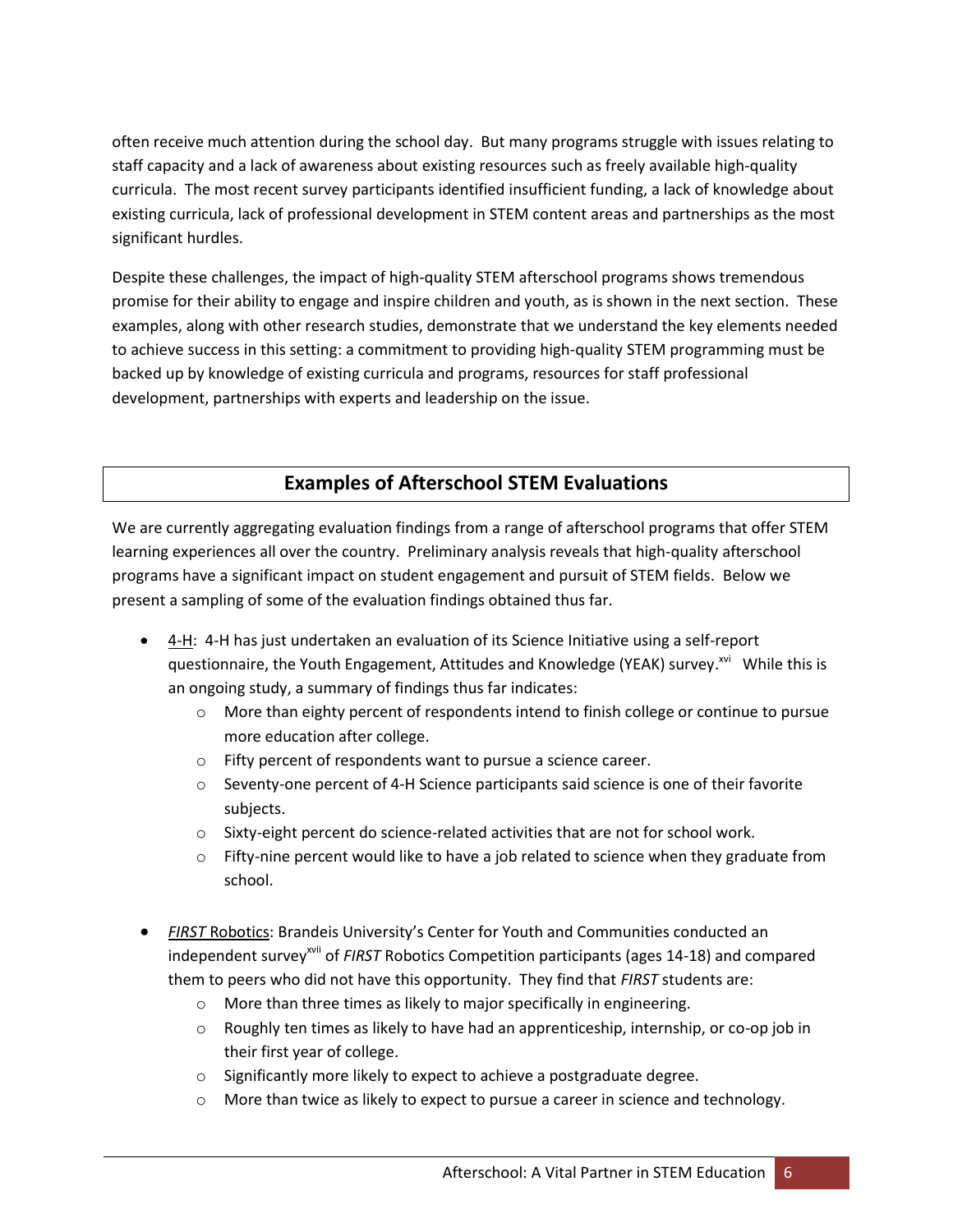- o Nearly four times as likely to expect to pursue a career in engineering.
- o More than twice as likely to volunteer in their communities.

The Brandeis study of *FIRST* Lego League (for ages 9-14) also shows strong positive outcomes for participating youth and adults. Both the participating young people and their parents report an increased interest in engagement in science and technology. Additionally, studies report a better understanding of the role of science and technology in solving everyday problems, increased interest in school, improved life- and workplace-related skills and a more positive outlook about themselves and their futures.

Girls Inc.: Girls who attended Operation SMART (Science, Math, and Relevant Technology) sessions offered by Girls Inc. demonstrated an increase in their confidence, competence and comfort in science, math, and technology. Participation also lessened girls' stereotyped views of scientists and whether men or women should have certain jobs. Girls Inc. of Greater Harrisburg Operation SMART participants were asked particular questions about their attitudes towards math, science and learning before and after their experiences in the program. They responded:

|                                              | <b>Percent who answered YES</b> |       |
|----------------------------------------------|---------------------------------|-------|
| <b>Survey item</b>                           | <b>Before</b>                   | After |
| I know what a scientist does                 | 45%                             | 99%   |
| I am good in math                            | 90%                             | 100%  |
| am smart (intelligent)                       | 91%                             | 100%  |
| I like to discover things (or invent things) | 54%                             | 97%   |
| Not having science would be okay with me     | 40%                             | 3%    |

- Miami Museum of Science and Planetarium: The museum's After-school Programs Exploring (APEX) Science program is aimed at children aged 5-10. A summative evaluation of this program found that the program yielded a positive shift in the activity leaders' comfort and confidence in teaching science and connecting it to everyday life. It also increased parents' interest, awareness and appreciation of science learning and led to increased engagement in family science activities.
- Project Exploration (based in Chicago, III.) recently released a 10-year retrospective study that surveyed 30 percent of an estimated 259 alumni in their database who were over the age of 18 (n=78). The study found that 95 percent of those surveyed have graduated high school or are on track to graduate—nearly double the overall rate of Chicago Public Schools. Sixty percent of those students enrolled in a four-year college are pursuing degrees in STEM-related fields and 60 percent of program alumni who graduated college did so with a degree in a STEM-related field.<sup>xviii</sup>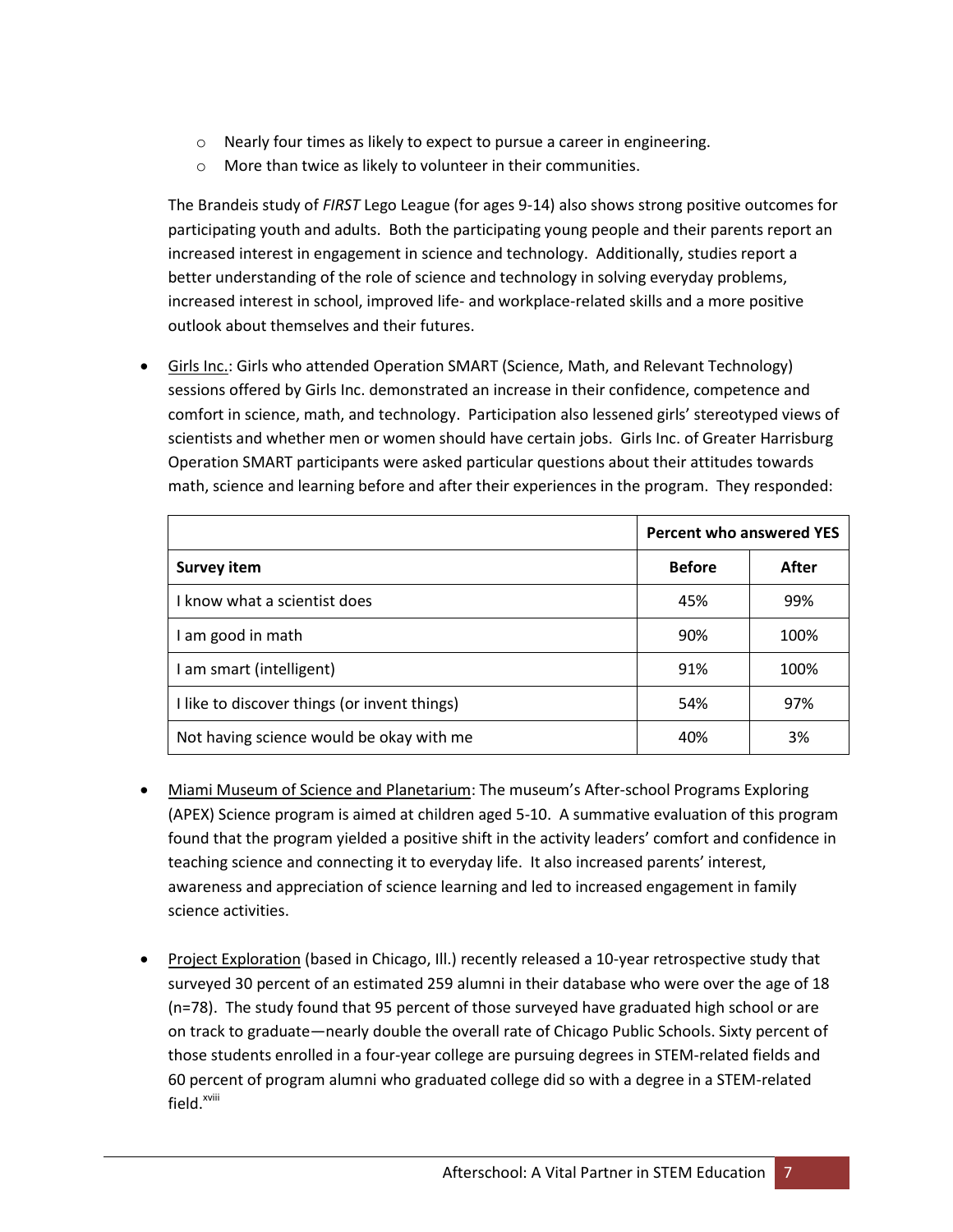- **SHINE 21**<sup>st</sup> Century After-School Program: This program in rural Pennsylvania links schools and homes to build family involvement in student learning. Their five-week "Career Camp" pilot project in 2010 had a program emphasis on STEM and developing workforce skills. Data collected from the project shows students increased their knowledge of future job possibilities by 30 percent; increased their understanding of the importance of reading and mathematics for future careers by 10 percent; and gained insight into high priority fields. Students in three school districts also showed gains on academic performance (67 percent), science grades (62 percent) and classroom conduct (54 percent) from the 3<sup>rd</sup> to the 4<sup>th</sup> marking period on their report cards.
- Tech Corps: The Tech Corps program in Columbus, Ohio brings tech-savvy volunteers into K-12 schools and afterschool programs to help children increase their knowledge about career opportunities in technology-related fields and gain skills to help them succeed. Student pre- and post-surveys showed that they greatly enjoyed the opportunity to learn how to program, build robots, take apart computers, etc. The percentage of students who said "TECHie Club" helped them feel more:
	- o confident knowing how computers work 66.7%
	- o aware of technology careers 34%
	- o excited about programming 23%
	- o excited about engineering 17%
- The After School Corporation (TASC): "Evaluation Findings from the Frontiers in Urban Science Exploration (FUSE) 2.5 Program": This evaluation<sup>xix</sup> includes findings from 19 programs that participated in STEM trainings during the 2009-2010 school year and presents survey results for both youth workers (staff) and students in these programs. Major findings from this study include:
	- o Students reported increased science motivation, confidence and knowledge as a result of participating in their afterschool science programs. Students from sites that were identified as high quality by the TASC STEM team scored significantly higher on all three measures than those from sites that were randomly selected to participate in this evaluation.
	- $\circ$  Youth workers scored highly on their personal science teaching efficacy scores, which indicates that they felt very confident in their abilities to teach science activities by the end of the school year. Focus groups revealed that staff felt comfortable implementing science activities after their training, despite the fact that most participants did not have any formal science background. The youth workers identified the hands-on nature of the training sessions as the reason for this comfort level. However, they rated lower on their outcome expectancy scores, which suggests that they feel their influence over their students' science learning is limited.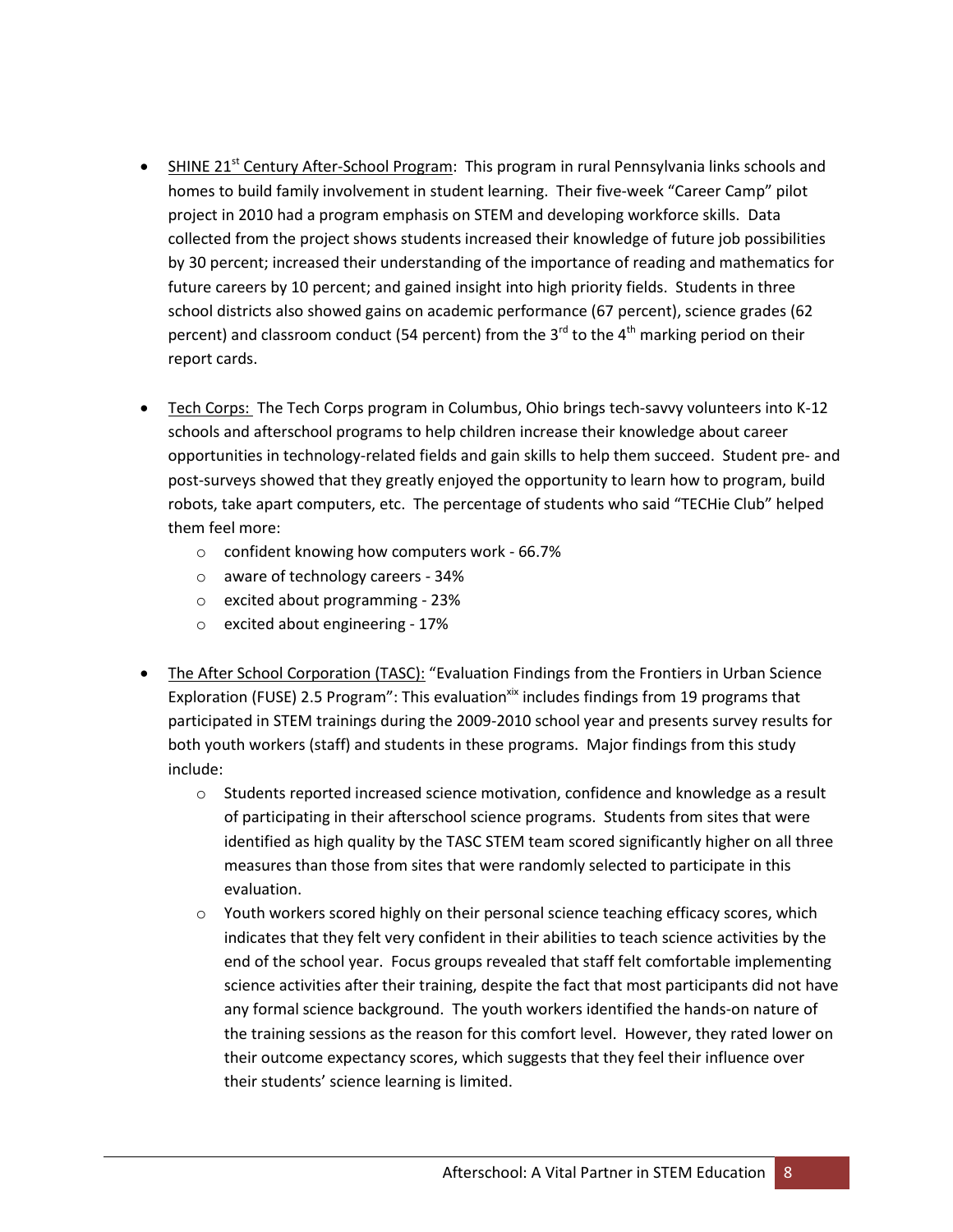Y of Central Maryland: The YMCA of Central Maryland conducted a two-week summer camp called "LET'S GO TO THE Y" in partnership with LET'S GO Boys and Girls Program. This was an interactive program for children aged 9-14 to learn basic building and programming skills using LEGO $\degree$  tools. The evaluators conducted pre-camp and post-camp student and parent surveys and a focus group and survey among camp faculty and instructional assistants at the program's two sites. The surveys showed that the experience significantly increased children's interest in becoming scientists or engineers. (NOTE: Half of the students stated that they had no such interest before the camp despite asserting that science or math was their favorite subject and got "A" grades in the subjects in school.)

The above sampling of evaluation results highlights the potential of afterschool programs to positively engage and interest children and youth in STEM fields and careers. Many afterschool programs that have not conducted rigorous evaluation studies as yet also report increased student enthusiasm and interest in STEM topics as well as greater awareness of STEM career possibilities after participation in the program. We do not wish to overstate the case and profess that all afterschool programs are having this degree of impact; however, what these studies demonstrate is the ability of afterschool programs to engage students so that a larger percentage of them choose to enter the STEM pipeline.

These studies also underscore the challenge of assessing impact as each group utilized a different mechanism for evaluation, surveyed different groups of people (parents, teachers, children, afterschool staff), asked different questions and presented the results in a variety of ways. There is a need to define some common outcomes and indicators of success to be used to measure STEM engagement and interest developed through afterschool programs. While each program is unique and may have additional outcomes to report, having consistent data on a few common indicators will allow easier comparisons and aggregation of data to determine large-scale impacts of STEM learning in afterschool programs. In the meantime, we will continue our efforts to gather evaluation studies of STEM learning in afterschool and aggregate the data by type of impact to draw a clearer picture of the impacts as well as the challenges faced by such programs.

## **Conclusion**

Afterschool programs have long been engaged in providing STEM learning opportunities. But there is now a growing awareness of the importance of STEM learning and a desire to offer such programs at most afterschool programs all over the country. Infrastructure is being assembled to help afterschool providers meet this interest and evaluation studies are beginning to provide information on the specific impacts such programs are having on children and youth. Data from several evaluation studies indicate that well-designed, science-rich afterschool programs can be successful in exciting and engaging children and youth about STEM fields and careers. Moreover, such programs reach many youth from populations who are often under-served by traditional schooling and under-represented in STEM higher education and careers. Combined with research studies indicating that early engagement and interest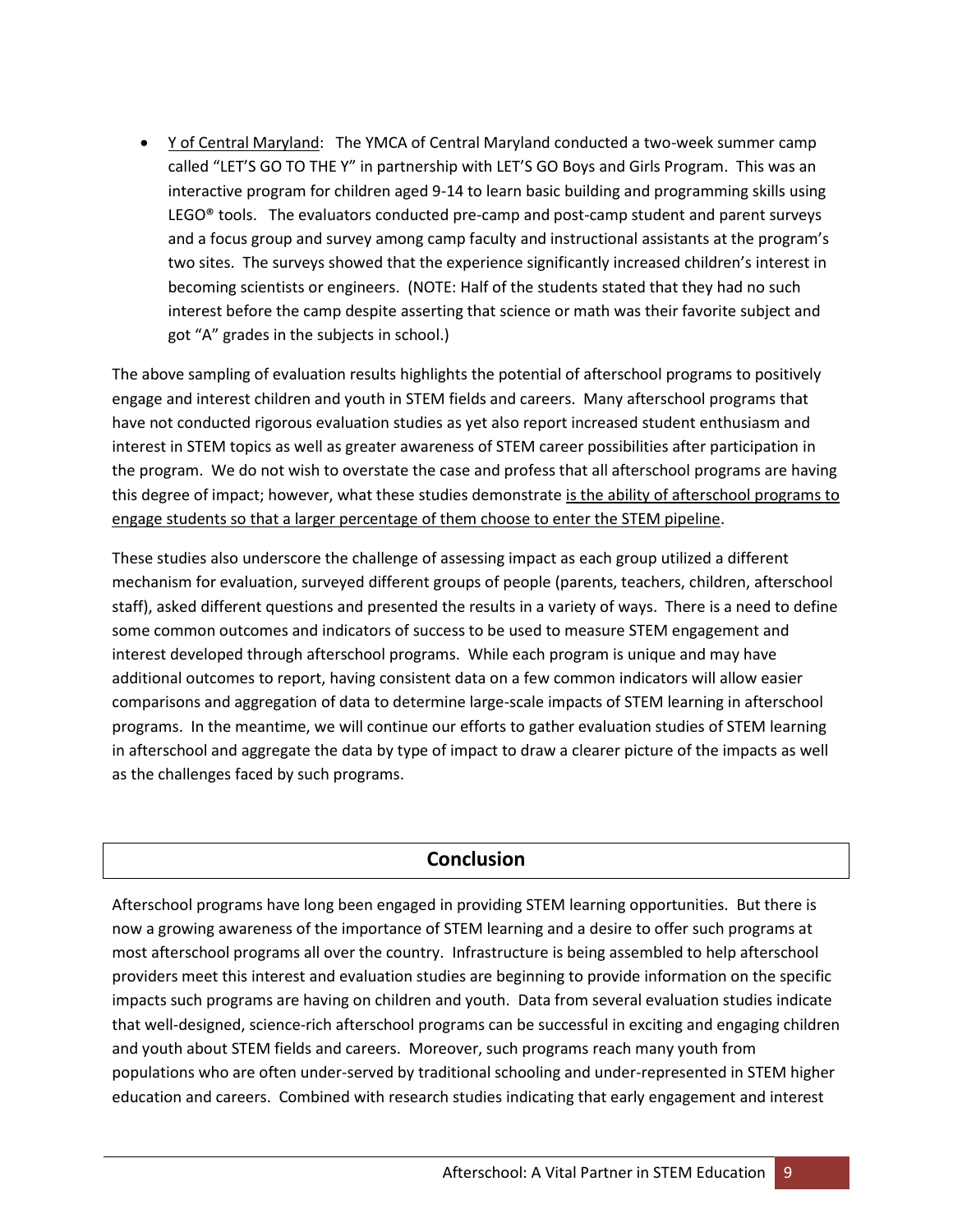in STEM careers is related to pursuit of such careers, these results support our claim that afterschool programs can contribute meaningfully to the strength and diversity of the nation's STEM workforce and must therefore be a key component of our Nation's STEM learning system.

While most afterschool program providers are convinced of the need to include more STEM-related offerings, federal policy makers do not yet fully acknowledge the value of including afterschool programs as integral partners in STEM education. Consequently, there is a two-pronged approach needed for pursuing a STEM agenda in afterschool. The first is to create formal pathways for including afterschool programs as partners in the national STEM education agenda by establishing policies that will allow them to be the most effective partners. The second is to build capacity within the afterschool community to facilitate high-quality STEM programs.

As awareness of the importance of this type of programming grows, additional funding and resources should follow. Afterschool programs are partners to help children across the country gain the skills to become the innovators, scientists, technologists and engineers of the future.

*[\(http://www7.nationalacademies.org/bose/Schwartz\\_abd\\_Noam\\_Commissioned\\_Paper.pdf\)](http://www7.nationalacademies.org/bose/Schwartz_abd_Noam_Commissioned_Paper.pdf)* 

vi *[http://afterschoolscience.org/pdf/coalition\\_publications/afterschool%20advantage.pdf](http://afterschoolscience.org/pdf/coalition_publications/afterschool%20advantage.pdf)*

<sup>x</sup> [http://www.afterschoolalliance.org/ost\\_role\\_naepscience2009.pdf](http://www.afterschoolalliance.org/ost_role_naepscience2009.pdf)

 $\overline{\phantom{a}}$ 

<sup>&</sup>lt;sup>i</sup> Kane, T.J. (2004) The William T. Grant Foundation. The Impact of After-School Programs: Interpreting the Results of Four *Recent Evaluations. University of California, Los Angeles.*

*ii Vandell, D., Reisner, E., & Pierce, K. (2007). Outcomes linked to high-quality afterschool programs: Longitudinal findings from the study of promising afterschool programs. Washington, DC: Policy Studies Associates, Inc.*

*iii Henderson, A. T., & Mapp, K. L. (2002). A new wave of evidence: The impact of school, family, and community connections on student achievement. Austin, TX: National Center for Family & Community Connections With Schools.*

*iv<http://www.afterschoolalliance.org/documents/EvaluationsBackgrounder2011.pdf>*

*v Schwartz, S.E.O., & Noam, G.G. (2007). Informal science learning in afterschool settings: A natural fit? Commissioned paper for the National Academy of Sciences Committee on Learning in Informal Environments. Washington DC.* 

*vii America After 3pm, Afterschool Alliance [\( http://www.afterschoolalliance.org/AA3PM.cfm\)](http://www.afterschoolalliance.org/AA3PM.cfm)*

*viii Tai, R.H., Liu, C. Q., Maltese, A.V., & Fan, X. (2006, May 26). Planning early for careers in science. Science, 312, 1143-1144.*

*ix Wai, J., Lubinski, D., Benbow, C.P., & Steiger, J.H. Journal f Educational Psychology (2010, vol. 102, No. 4, 860-871).*

*xi Bell, P., Lewenstein, B., Shouse, A.W., & Feder, M.A. (2009). Learning Science in Informal Environments: People, Places, and Pursuits. National Research Council.*

*xii <http://www.afterschoolalliance.org/documents/pcast-stemed-report.pdf>*

xiii *Noam, G. et al., AERA 2010 Symposium*

xiv *[http://www.scienceafterschool.org/pdfs/CSAS\\_Market\\_Study2008.pdf](http://www.scienceafterschool.org/pdfs/CSAS_Market_Study2008.pdf)*

xv *[http://www.afterschoolalliance.org/STEM\\_JointPositionPaper.pdf](http://www.afterschoolalliance.org/STEM_JointPositionPaper.pdf)*

xvi *[http://www.4-h.org/uploadedFiles/About\\_Folder/Research/Science/Final%20YEAK%20Report.pdf](http://www.4-h.org/uploadedFiles/About_Folder/Research/Science/Final%20YEAK%20Report.pdf)*

xvii *<http://www.usfirst.org/aboutus/content.aspx?id=46>*

*xviii <http://www.projectexploration.org/10years/>*

xix *[http://www.tascorp.org/files/3181\\_file\\_FUSE\\_Public\\_Report.pdf](http://www.tascorp.org/files/3181_file_FUSE_Public_Report.pdf)*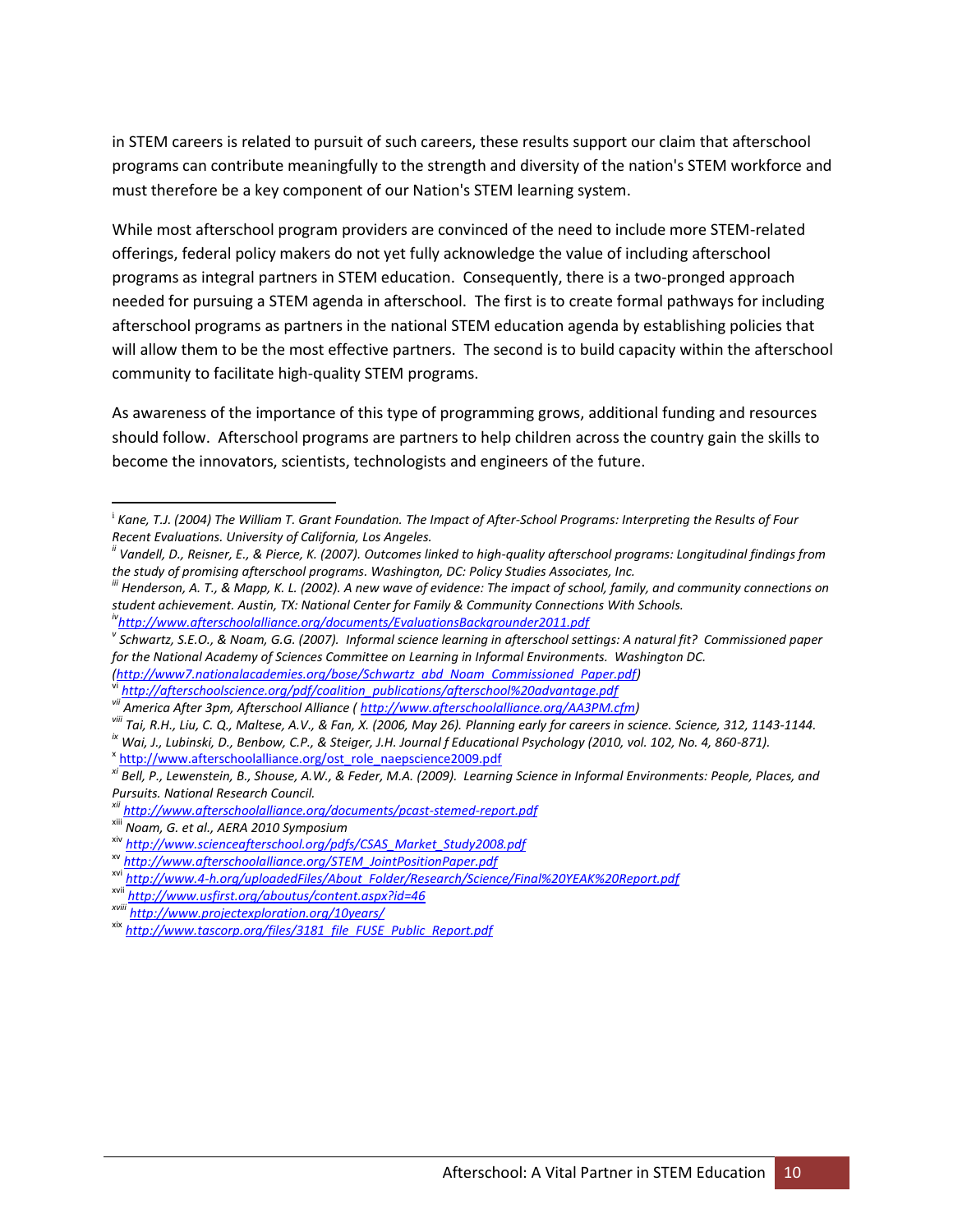### **Appendix A**

The Afterschool Alliance teamed up with the National AfterSchool Association (NAA) in December 2010- January 2011 to conduct a survey to assess the national state of STEM in afterschool. The survey was distributed widely through a variety of listservs (NAA; Statewide Afterschool Networks; Coalition for Science After School; and policy coalitions the Alliance participates in which include youth servingorganizations such as the YMCA, Boys and Girls Clubs, Girls Inc., etc.) to capture a broad group of stakeholders who are engaged in this space. More than 1,000 afterschool program directors and staff from all over the country, spanning every state except Alaska, responded to the survey.

The survey results provide information on the level of interest within the afterschool community in offering STEM programming, how many children are benefitting from STEM learning after school and in the summer time; the types of STEM activities taking place in those programs and the resources respondents need to increase and improve STEM learning in this space. The results from this survey highlight the current state of STEM education in afterschool and offer a glimpse into how STEM learning in this setting can improve, evolve and become even more widespread and sustainable in coming years.

- Afterschool and summer program providers view STEM as a vital component of their programming; however, STEM is not the major focus of the majority of programs.
	- $\circ$  Nearly all (99 percent) survey respondents stated that they believe it is important to offer STEM programs afterschool and during the summer.
	- $\circ$  Only 33 percent of respondents consider STEM to be the primary focus of their afterschool program (with six percent responding that they do not run an afterschool program), and only 29 percent of respondents consider STEM the primary focus of their summer learning program (with 19 percent responding that they do not run a summer learning program).
- STEM learning takes place in a variety of arenas and is being offered to all age groups, but even more children could get involved.
	- $\circ$  The majority of practitioners responding (81 percent) stated that they offered STEM learning opportunities afterschool, while 53 percent and eight percent stated they offered STEM in the summer and before school respectively.
	- $\circ$  An analysis of the survey data found that 47 percent of all reported afterschool participants and 57 percent of all summer participants from the survey were engaged in their program's STEM offerings.
	- $\circ$  As is the case with most learning after school and in the summer time, the majority of children benefitting from STEM offerings are in elementary school, yet many programs do serve middle- and high-schoolers as well.
	- $\circ$  The findings revealed a wide range in the average time programs spent on STEM activities; however the median number of hours spent per week on STEM activities provided a more manageable picture with medians of four hours for afterschool programs and six hours for summer learning programs. The most common was two hours per week during the school year and four hours per week during the summer.
- Programs have a variety of goals for their STEM offerings but the measurements of success do not always reflect those goals.
	- $\circ$  The majority of program providers (84 percent) claim that a main goal of their STEM program is to "offer kids programming they enjoy," while 75 percent say the goal is to